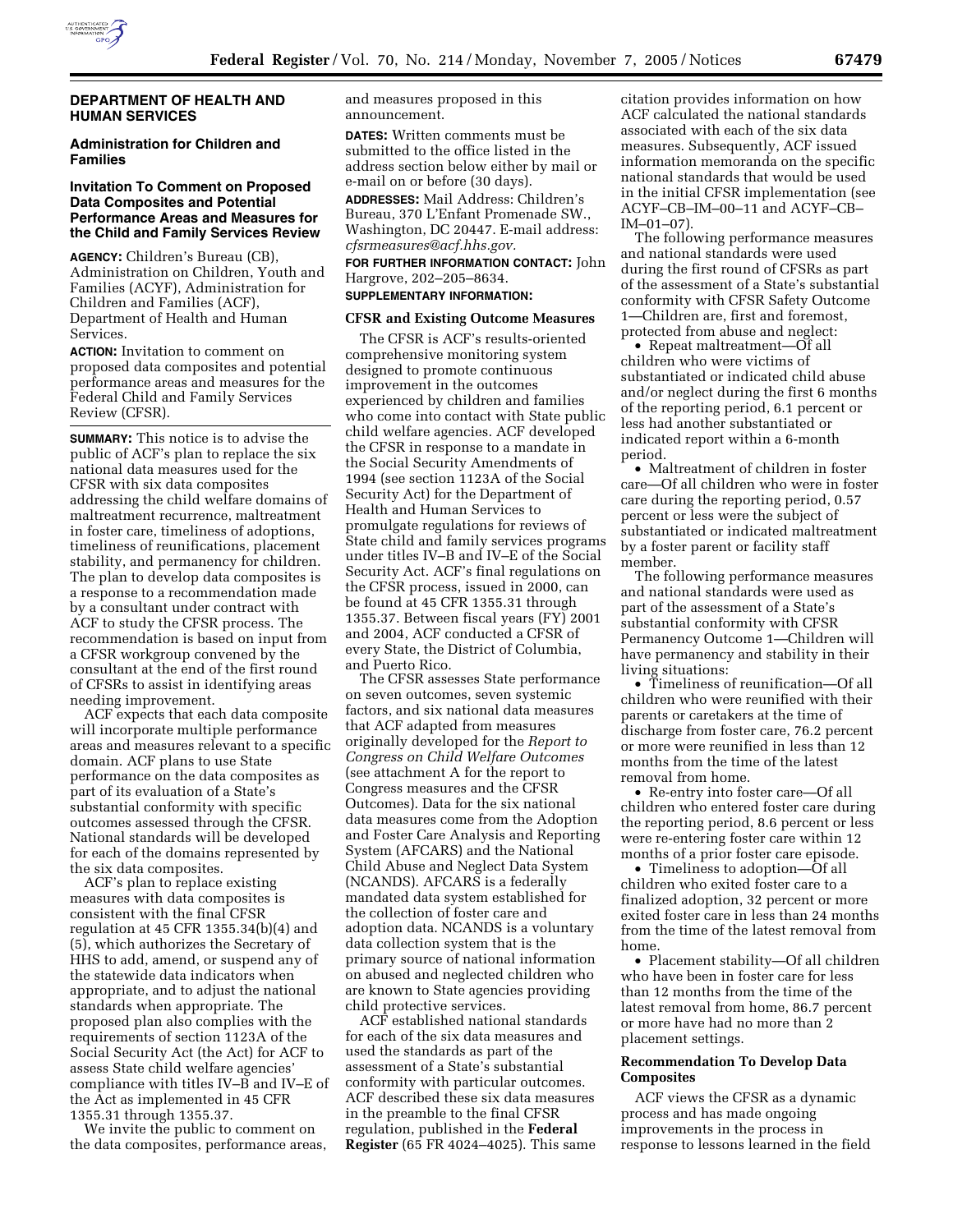and to recommendations from State child welfare agency administrators. After completion of the first round of CFSRs in FY 2004, ACF contracted with a consultant to study the CFSR and make further recommendations regarding strategies for improvement. To assist them in this task, the consultant convened a CFSR workgroup of State child welfare agency administrators and child welfare researchers and, based on input from this workgroup, produced a set of recommendations for ACF. One recommendation was to replace the existing CFSR single data measures for which national standards were established with data composites that incorporate a wider range of performance areas relevant to a particular child welfare domain. ACF proposes to implement this recommendation for the following reasons:

• The recommendation is consistent with our observations during the first round of the CFSR that expanding the scope of data pertaining to a particular child welfare domain will provide a more effective assessment of State performance. For example, expanding the scope of data pertaining to the timeliness of reunification will address various performance areas relevant to this domain, including the permanency of the reunification.

• Data composites will provide a more holistic view of State performance in a particular domain than a single data measure can achieve. For example, the current CFSR measure of timeliness of adoption considers the percentage of children adopted within 24 months of entering foster care, but not children's experiences with regard to the timeframes between key points in the adoption process, such as the time from termination of parental rights (TPR) to a finalized adoption.

• Data composites will ensure that the data component of a State's performance with regard to a particular domain will not depend on one measure. For example, a State's performance regarding the data composite for the domain of timeliness to adoption may be uneven, with performance higher in one area than in another. However, overall performance on the composite may be high relative to other States. Thus, the data composite will account for both the strengths and weaknesses that a State exhibits within a particular domain.

• Data composites will allow the development of national standards that account for variation in State practices and policies. For example, there are differences in State policies and practices regarding reunification. In

some States, children are physically reunified with families several months before legal custody is transferred to parents or guardians. States indicate that this practice allows them to ensure that the families receive the services and monitoring necessary to support the reunification process. In contrast, in other States, legal custody and physical custody are transferred simultaneously. Using data composites for the domain of timeliness of reunification will enhance ACF's ability to account for these variations in practice.

• Data composites are being successfully used by the Federal government to assess other programs. For example, composite measures are being developed and used for the No Child Left Behind initiative. In addition, composite measures have been used to evaluate the performance of hospitals in various health-related domains.

Although the methodology for calculating the scores for the data composites has not been finalized, the following describes the approach that is under consideration:

*Possible composite methodology:* Six data composites are under consideration (these are described in the section below), with each composite pertaining to a different domain of child welfare practice (*i.e.*, recurrence of maltreatment, maltreatment of children in foster care, timeliness of reunifications, timeliness of adoptions, placement stability, and achieving permanency). It is expected that each composite will incorporate two or more performance areas, with a specific measure developed for each performance area. The final performance areas to be included in each data composite will depend upon the following: (1) Input from the field in response to this announcement, and (2) the results of principle components analyses regarding the viability of inclusion of specific performance areas in a particular domain. The principle components analyses also will permit a determination of the relative contribution of each performance area to the overall domain represented by the data composite. Once the performance areas and measures are identified, a score will be calculated for each State for each data composite based on the appropriate weighting (as determined from the analyses) of a State's performance in each of the performance areas.

For each data composite, ACF is considering using the distribution of scores across States to establish a national standard (the methodology to be used to set the standard has not yet been determined). This will result in six

separate standards, one for each domain. Because the primary purpose of a data composite is to capture overall performance in a particular domain, ACF will not establish a national standard for the individual performance areas incorporated in the composites. Therefore, States will not be expected to meet a standard for any individual performance area but to achieve an overall performance level in a particular domain related to safety or permanency. However, ACF will provide States with information regarding each performance area with regard to the mean, median, and range of scores across States to enable a State to identify the performance areas within a composite where improvements may be needed.

ACF proposes to use the national standards developed for the data composites as part of the assessment of State performance in the second round of CFSRs. These will be used in conjunction with findings from the CFSR onsite case reviews in the overall determination of a State's substantial conformity with specific outcomes.

#### **Proposed Data Composites and Performance Areas**

A table providing a comparison of the existing CFSR data measures and the proposed data composites and performance areas is provided in attachment B. Additional information regarding the data composites and performance areas is presented below. The criteria for selection of measures for each performance area are the following: (1) They must be measurable using data available from AFCARS and NCANDS, and (2) they must be measurable within the CFSR timeframes for assessing State improvement in performance.

## **CFSR Safety Outcome 1: Children are First and Foremost Protected From Abuse and Neglect**

## *Safety Composite 1: Recurrence of Maltreatment*

Performance on Safety Composite 1— Recurrence of maltreatment—will be part of the assessment of a State's substantial conformity with CFSR Safety Outcome 1—Children are, first and foremost, protected from abuse and neglect. Safety Composite 1 reflects the responsibility of a State child welfare system to ensure the ongoing safety of children who come into contact with the system through a maltreatment allegation.

The following performance areas are under consideration for this data composite:

• Recurrence of substantiated or indicated maltreatment reports.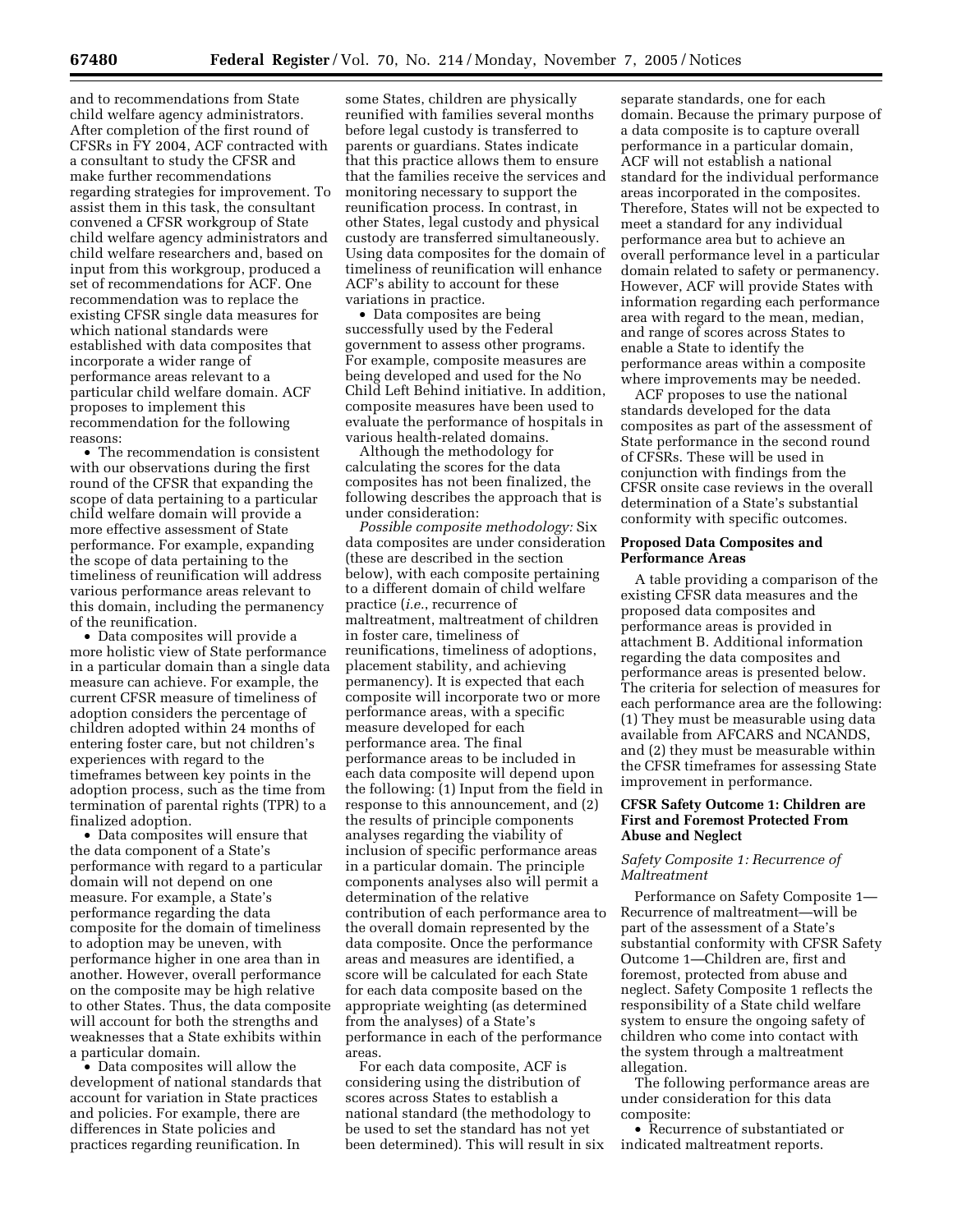• Multiple unsubstantiated maltreatment reports.

• Timeliness of initiating investigations of child maltreatment reports.

• Timeliness of dispositions of maltreatment reports.

Safety Composite 1—Performance Area 1: Recurrence of Substantiated or Indicated Maltreatment Reports

*Justification for inclusion:* This performance area provides an assessment of a child welfare agency's effectiveness in responding to the safety of children who are found to be victims of abuse or neglect.1 It addresses the question of whether the agency took the necessary actions to ensure that the children do not experience abuse or neglect again.

*Possible measure:* Of all children who were victims of substantiated or indicated child abuse and/or neglect during the first 6 months of the reporting period, what percentage had another substantiated or indicated report within a 6-month period? This is the measure that was used during the first round of CFSRs to assess maltreatment recurrence.

*Relevant issues:* This measure focuses on recurrence within a 6-month period because it is not possible to link children reported to the NCANDS Child File across years. In support of the measure, research findings suggest that the incidence of occurrence of a substantiated maltreatment report within 12 months of a prior substantiated report is not significantly greater than the incidence of recurrence within 6 months.2

Some CFSR workgroup participants recommended that the CFSR include measures designed to identify the types of maltreatment that recur and the characteristics (such as age and race/ ethnicity) of children who are the victims of maltreatment recurrence. ACF determined that, although these measures address important research questions about maltreatment recurrence and are appropriate for a research initiative, they are beyond the scope of the CFSR, which is intended to provide a general assessment of State performance in particular domains. However, ACF encourages States to

examine their own data to identify the factors associated with maltreatment recurrence.

Safety Composite 1—Performance Area 2: Multiple Unsubstantiated Maltreatment Reports

*Justification for inclusion:* ACF is seeking input from the field regarding the feasibility of capturing as part of Safety Composite 1 the child safety issues relevant to multiple ''unsubstantiated'' maltreatment reports. (The term ''unsubstantiated report'' does not include maltreatment allegations that are not accepted for investigation [*i.e.*, are ''screened out], those that are investigated and found to be ''intentionally false,'' or those that are ''closed without a finding.3'') Research findings indicate the following: (1) Children who are the subject of unsubstantiated maltreatment reports are highly likely to have experienced abuse or neglect, (2) there is extensive variation across States regarding the criteria used to make a substantiation determination, and (3) the decision as to whether a maltreatment report is substantiated or unsubstantiated often is not based on consistent criteria even within a State.4 In addition, a recent finding of the federally funded study entitled *Longitudinal Studies of Child Abuse and Neglect*, found no differences in the behavioral and developmental outcomes of 8-year-old children with unsubstantiated and substantiated maltreatment reports filed when the children were between the ages of 4 and 8.5

*Possible measure:* ACF welcomes comments from the field regarding possible measures for this performance area. Although research findings suggest that a child who is the subject of multiple unsubstantiated maltreatment reports is likely to be experiencing maltreatment recurrence, ACF is concerned that a measure developed for this performance area may result in unintended consequences. For example, States that have a practice of monitoring

families in which a child is the subject of an unsubstantiated report or of providing services to these families may be discouraged from implementing these practices if the ongoing surveillance of the family increases the likelihood that a subsequent maltreatment allegation (either substantiated or unsubstantiated) may occur. ACF also wants to ensure that the measure will, for the most part, exclude maltreatment allegations that are without merit.

*Relevant issues:* Although several participants in the CFSR workgroup recommended that a measure of recurrence of unsubstantiated reports should be incorporated into the CFSR safety assessment, a few were not in accord with this recommendation. Those that were opposed to the recommendation expressed the concerns identified above.

Safety Outcome 1—Performance Area 3: Timeliness of Initiating Investigations of Child Maltreatment Reports

*Justification for inclusion:* NCANDS defines the initial investigation as beginning when the child protective services (CPS) agency has face-to-face contact with, or attempts to have faceto-face contact with, the alleged victim. If face-to-face contact with the alleged victim is not possible, the initial investigation is considered as beginning when CPS first contacts any party who can provide information essential to the investigation or assessment. ACF's proposal to include timeliness of initiating investigations as a performance area for Safety Composite 1 is based on the following assumptions:

• The continued risk of harm to a child who is the subject of a maltreatment report is best assessed through face-to-face contact with the child, and

• Protection of the child is enhanced when this face-to-face contact occurs quickly after a maltreatment report is received by the agency.

*Possible measures:* Two measures of this performance area are under consideration and are provided for review and comment.

• During the reporting year, of all children who were the subject of an investigation conducted in response to a report alleging maltreatment, what was the mean (or median) length of time between receipt of the report and the initiation of the investigation?

• During the reporting year, of all children who were the subject of an investigation conducted in response to a report alleging maltreatment, what percent had investigations that were initiated in the following timeframes:

<sup>1</sup> In*Child Maltreatment 2003*, a child victim is defined as a child for whom an incident of abuse or neglect has been substantiated or indicated by an investigation or assessment.

<sup>2</sup>Fluke, J. *et al.* (1999). Recurrence of maltreatment: An application of the National Child Abuse and Neglect Data System. *Child Abuse and Neglect, 23* (7), 633–650. DePanfilis, D., and Zuravin, S. (1998). Rates, patterns, and frequency of child maltreatment recurrences among families known to CPS. *Child Maltreatment, 3* (1), 27–42.

<sup>3</sup>The major NCANDS disposition categories are defined in *Child Maltreatment, 2002*, U.S. Department of Health and Human Services, Administration on Children, Youth and Families.

<sup>4</sup> Drake, B. (1996). Unraveling ''unsubstantiated.'' *Child Maltreatment*, *1* (3), 261–271. English *et al.*  (2002). Causes and consequences of the substantiation decision in Washington State Child Protective Services. *Children and Youth Services Review, 24* (11), 817–851. Leiter *et al.* (1994). Substantiated and unsubstantiated cases of child maltreatment: Do their consequences differ? *Social Work Research, 18* (2), 67–82.

<sup>&</sup>lt;sup>5</sup> Hussey, J. *et al.* (2005). Defining maltreatment according to substantiation: Distinction without a difference? Presentation at the 15th National Conference on Child Abuse and Neglect, Boston, MA: April, 2005.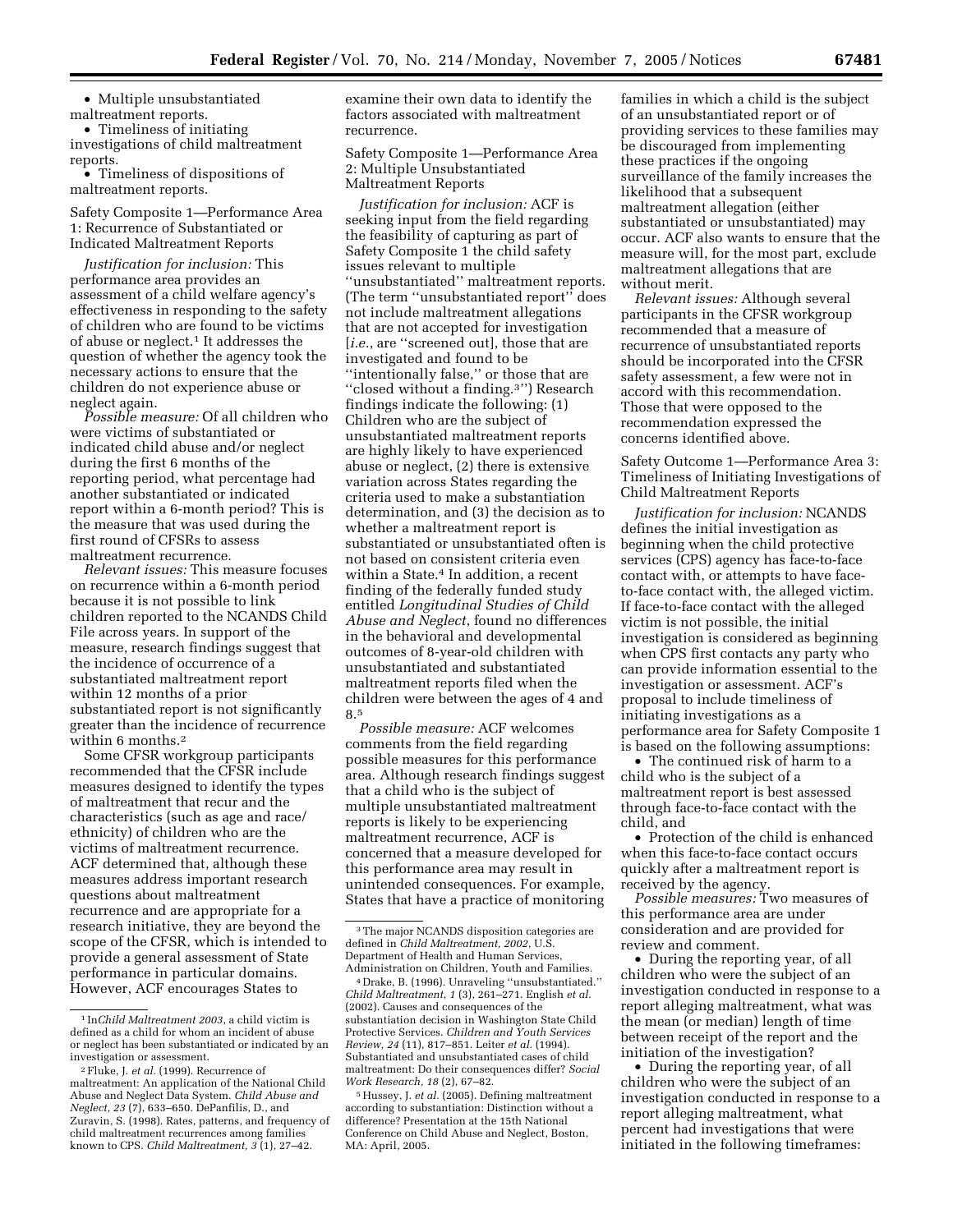Within 1 day (24 hours)?—This timeframe is conceptualized as a ''timely response.''

After 7 days?—This timeframe is conceptualized as one that did not adequately address the safety of the child.

*Relevant issues:* Because ACF believes that the ongoing risk of harm to a child is most effectively assessed through face-to-face contact with the child and family, and that this contact should take place quickly after a report is received, the proposed measures do not address variation across States with regard to required timeframes for responding to a maltreatment report, which range from a few hours to a few weeks (with a few States having no time requirements). The measures also do not take into account the ''priority'' systems established by many States that result in assigning different timeframes to different reports based on perceived risk of harm to the child. These timeframes also range from a few hours to a few weeks.

Some States have established an ''alternative response'' (also called a differential response) to maltreatment reports. Under this approach, a maltreatment report may be referred for an assessment of the family rather than for an investigation to determine whether child maltreatment did or did not occur. Usually, reports are referred for an assessment when a CPS agency determines that the risk of harm to the child is low. ACF has not yet decided whether the timeliness of initiating alternative response assessments will be included in the proposed measure. A concern is that not all States that implement an alternative response approach report these activities to the NCANDS Child File. ACF welcomes comment and suggestions from the field regarding this issue.

Safety Composite 1—Performance Area 4: Timeliness of Dispositions of Child Maltreatment Reports

*Justification for inclusion:* This performance area is included in Safety Composite 1 for the following reasons.

• Until an investigation is completed and the risk of harm to a child is fully assessed, States may not be in a position to identify the needs of the child and family accurately and to match services to the needs. This could affect the possibility of future maltreatment.

• When a disposition is not made in a timely manner and the agency receives a subsequent report of alleged maltreatment of the child, the lack of a disposition may affect the agency's ability to accurately evaluate the subsequent report since it may not have

full information pertaining to the earlier investigation.

• It is not until the disposition that an agency's plan is sanctioned by the court. The court sanctioning ensures that the agency and the parents are aware that they are required to carry out the actions detailed in the plan.

*Possible measures:* The following two measures are under consideration.

• During the reporting year, of all children who were the subject of investigations conducted in response to reports alleging maltreatment, what was the mean (or median) length of time between receipt of the report and the disposition?

• During the reporting year, of all children who were the subject of investigations conducted in response to maltreatment reports, what percent had investigations that reached a disposition in various timeframes (*e.g.*, 60 days from the time of receipt of the report, between 60 and 90 days, longer than 90 days).

ACF welcomes comments on the decision to begin the ''disposition timeframe'' with the receipt of the maltreatment report rather than with the initiation of the investigation.

*Relevant issues:* The proposed measures do not include information pertaining to assessments made as a result of an alternative response. Many States that implement an alternative response do not reach a disposition in these situations, even when the decision is made to open a case for services. Although the NCANDS Child File includes disposition categories of ''Alternative Response Victim'' and ''Alternative Response Nonvictim,'' only three States report Alternative Response Victims, and only nine report Alternative Response Nonvictims.

## **CFSR Safety Outcome 2: Children Are Safely Maintained in Their Homes Whenever Possible and Approrpriate**

Safety Composite 2: Maltreatment of Children in Foster Care

Performance on Safety Composite 2 will be part of the assessment of a State's substantial conformity with CFSR Safety Outcome 2—Children are safely maintained in their own homes whenever possible and appropriate. Although the wording of CFSR Safety Outcome 2 specifies the safety of children maintained in their own homes, the outcome also applies to maintaining children safely while they are in the ''homes'' in which they are placed by the child welfare agency, including licensed foster family homes, relative homes, group homes, or institutions. The composite reflects the

primary responsibility of a child welfare system to ensure that children are not victims of maltreatment while they are under the care and placement responsibility of the State.

The following two performance areas are under consideration for this composite:

• Maltreatment of children in foster care by a foster parent or facility staff member.

• Maltreatment of children in foster care by their parents.

Safety Composite 2—Performance Area 1: Maltreatment of Children in Foster Care by a Foster Parent or Facility Staff Member

*Justification for inclusion:* ACF, and the public in general, expect State child welfare agencies to ensure that Stateappointed caregivers of children in foster care do not abuse or neglect the children placed in their care.

*Possible measure:* Of all children who were in foster care during the reporting period, what percent was the subject of substantiated or indicated maltreatment by a foster parent or facility staff member?

*Relevant issues:* This measure was used to assess maltreatment of children in foster care during the first round of CFSRs. Some concern was expressed by the field that the measure inadvertently includes children who were maltreated by foster care providers or facility staff members but who were not in foster care with the State child welfare system at the time of the maltreatment (*i.e.*, the children were in another system or they were in private foster or facility care). A recent requirement that all children in an NCANDS Child File have an AFCARS identification number will permit an identification of these children so that they can be excluded from the measure.

Some CFSR workgroup participants recommended that there be separate measures for maltreatment of children in foster care by a foster parents and maltreatment by a facility staff member. However, a review of the data found that the incidence of maltreatment by these ''perpetrator types'' taken separately is too small to constitute meaningful measures.

Some CFSR workgroup participants also recommended that ACF develop a measure that identifies the extent of maltreatment of children who are placed by the State with relatives as foster caregivers, including relatives who are licensed foster parents and relatives who are not licensed foster parents. At present, the NCANDS Child File does not allow for this level of detail regarding relative perpetrators.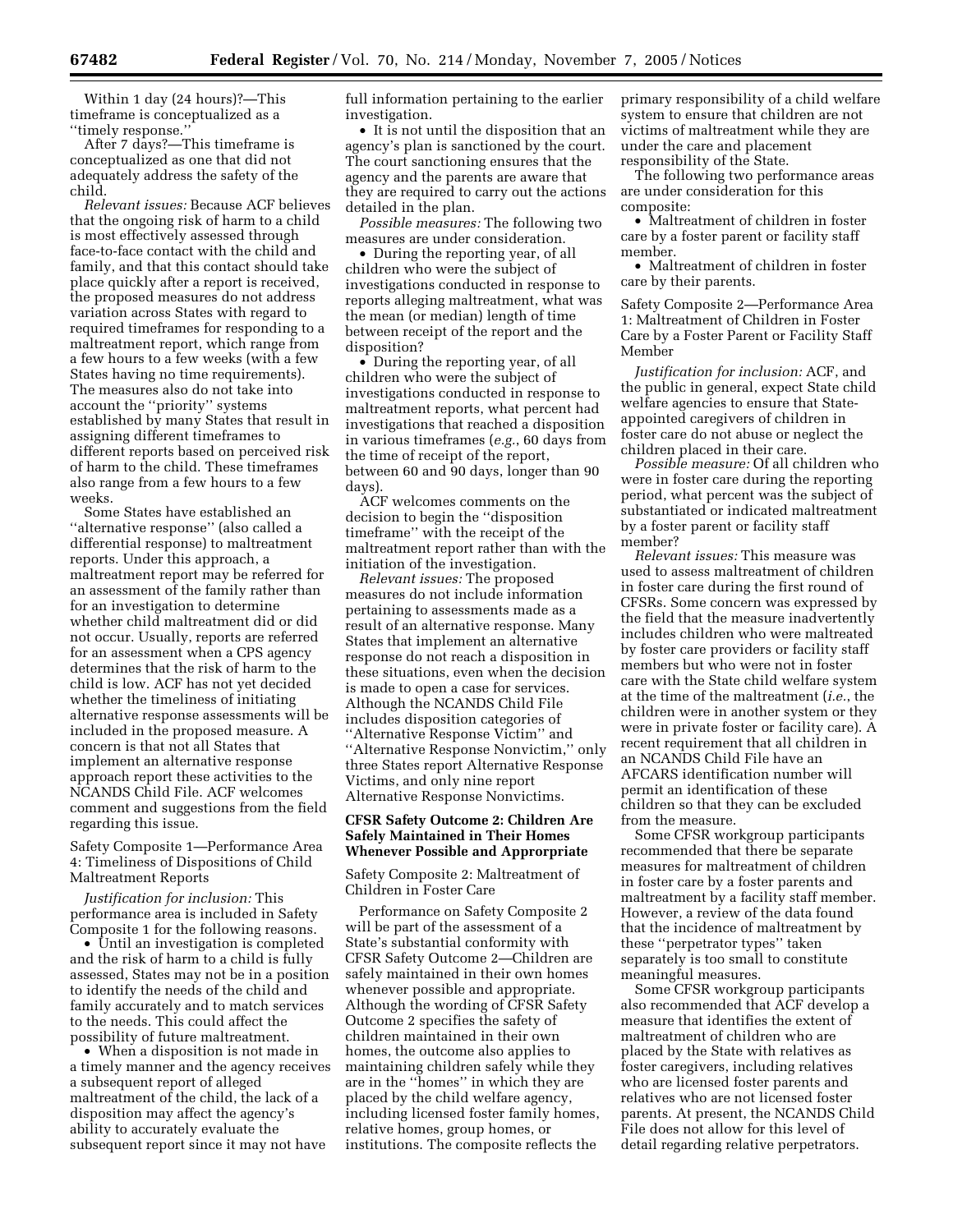Although a relative may be identified in NCANDS as a perpetrator, it is not possible to determine whether the relative also was the child's Stateappointed caretaker. Similarly, a licensed foster parent may be identified as the perpetrator, but it is not possible to determine whether the licensed foster parent also is a relative.

Safety Outcome 2—Performance Area 2: Maltreatment of Children in Foster Care by Their Parents

*Justification for inclusion:* State child welfare agencies are responsible for ensuring that any safety concerns regarding parental contacts with a child in foster care are appropriately addressed. An analysis of NCANDS Child File data using matching AFCARS identification numbers found that in FY 2003, a substantial number of children who were the victims of maltreatment by a parent were in foster care for at least 30 days before the date of the maltreatment report. In most States, the number of these children was considerably larger than the number of children who were victims of maltreatment by foster parents or facility staff.

*Possible measure:* Of all children who were in foster care for longer than 30 days during the reporting year, what percent were the subject of a substantiated or indicated maltreatment report in which the perpetrator was the parent and the report was received after the child had been in foster care for at least 30 days?

*Relevant issues:* The proposed measure uses the maltreatment report date as a ''proxy'' for the date of the maltreatment itself. Because children entering foster care sometimes report maltreatment events that occurred prior to entry, the measure excludes maltreatment reports involving parent perpetrators that were received during the first 30 days that the child was in foster care. The 30-day ''exclusion'' is based on analysis of NCANDS data demonstrating a substantial decline in the number of children in foster care reported as being maltreated by a parent after the first 7 days the child is in foster care, a more moderate decline in this number from 8 to 30 days after entry into foster care, and then a leveling off after 30 days.

Although the most recent version of the NCANDS Child File includes a data element pertaining to the date of the maltreatment incident, States are not yet consistently reporting this new data element. When States report information pertaining to the maltreatment incident date in a consistent manner, the measure of

maltreatment of children in foster care by their parents can be revised to incorporate the incident date and it will no longer be necessary to incorporate a 30-day exclusion.

## **CFSR Permanency Outcome 1: Children Have Permanency and Stability in Their Living Situations**

## *Permanency Composite 1: Timeliness and Permanency of Reunifications*

Performance on Permanency Composite 1 will be part of the determination of a State's substantial conformity with CFSR Permanency Outcome 1—Children will have permanency and stability in their living situations. The composite addresses State child welfare system's performance with regard to promoting a safe, timely, and permanent family reunification by assisting families to resolve the problems that resulted in the children being removed from the home. The performance areas under consideration for the composite are the following:

• Timeliness of reunifications of children exiting foster care in a given fiscal year.

• Timeliness of reunifications of children entering foster care in a given fiscal year.

• Permanency of reunifications.

Permanency Composite 1—Performance Area 1: Timeliness of Reunifications of Children Exiting Foster Care

*Justification for inclusion:* Exits from foster care represent the outcomes experienced by children in foster care, and exits to reunification reflect an agency's success with regard to its function of promoting the reintegration of the family. A primary goal of ACF and the Adoption and Safe Families Act of 1997 (ASFA) is to ensure that children do not remain in foster care any longer than is necessary to achieve permanency. Information about the timeliness of children exiting foster care to reunification provides a basis for assessing State performance in achieving this goal.

*Possible measures:* A number of measures are under consideration for this performance area, with each addressing a particular variation in State practices and policies pertaining to reunification. For each measure, we are proposing two possible approaches to assessing timeliness to reunification. One approach that was used in the first round of the CFSR reflects an expectation that 12 months is a sufficient amount of time to bring about a reunification for most children. The second approach examines timeliness to reunification as a function of a State's median length of stay in foster care for all children exiting foster care to reunification, with the expectation that the distribution of these median across States would be used to set a performance expectation. Both approaches are included in each of the following measures and ACF welcomes input from the field regarding these approaches.

• During the reporting year, of all children reunified with their parents or caretakers at the time of discharge from foster care, (1) what percent were reunified in less than 12 months from the time of the latest removal from home? OR, (2) what was the median length of stay in foster care (in months) of all children exiting to reunification? A frequent criticism of this measure is that it does not account for variations in State practices and policies that impact the time between entry into foster care and exit to reunification. The following measures are designed to address these concerns.

• During the reporting year, of all children reunified with their parents or caretakers at the time of discharge from foster care who were in foster care for more than 7 days (at least 8 days), (1) what percent were reunified in less than 12 months from the time of the latest removal from home? OR, (2) what was the median length of stay in foster care (in months) for these children? This measure is intended to address variations among States with regard to the practice of removing a child from his or her home at the onset of a maltreatment investigation until an initial court hearing is held to determine whether the child should be returned home or remain in foster care.

• During the reporting year, of all children reunified with their parents or caretakers at the time of discharge from foster care who were in foster care for more than 30 days (at least 31 days), (1) what percent were reunified in less than 12 months from the time of the latest removal from home? OR (2) what was the median length of stay in foster care (in months) for these children? This measure addresses another type of variation among States. Some States tend to remove a child from his or her home while providing very short-term services to the family in response to a family crisis. In contrast, other States, in a similar situation, tend to provide services to resolve the crisis while the child remains in the home, if it is safe to do so. This measure is designed to assess timeliness of reunifications for children and families who may need more than very short-term services to resolve the issues leading to removal.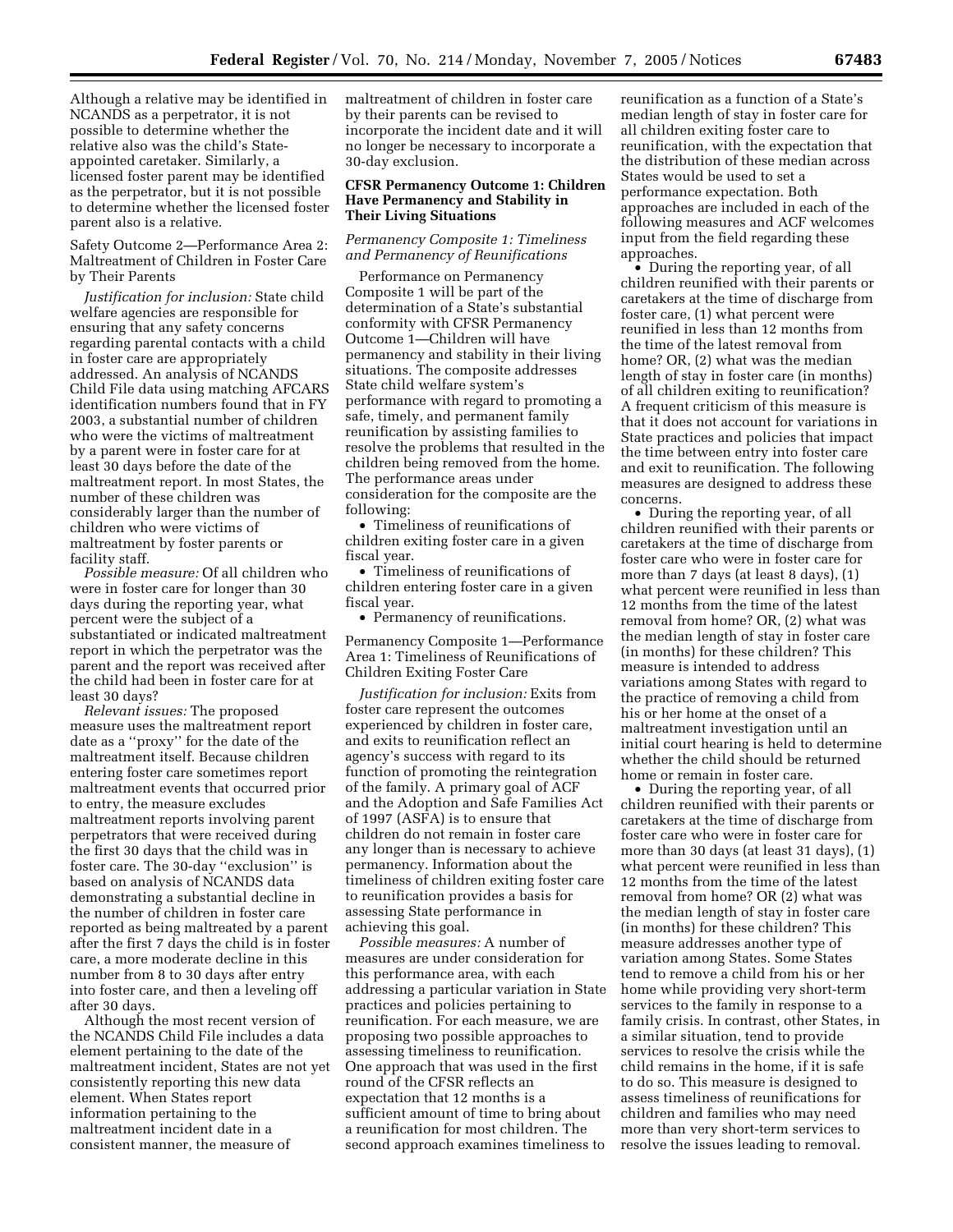An analyses of the data found that when performance on this measure is compared to performance on the existing CFSR measure of reunification, five States drop out of the top quartile with regard to the percent of reunifications occurring within 12 months of a child's entry into foster care.

• During the reporting year, of all children reunified with their parents or caretakers at the time of discharge from foster care, (1) what percent either were reunified in less than 12 months from the time of the latest removal from home or were placed in a trial home visit within 11 months of removal and whose last placement setting prior to discharge was a Trial Home Visit, OR (2) what was the median length of stay in foster care (in months) of children exiting to reunification or of children whose placement was a Trial Home Visit at least 30 days prior to reunification. Under the AFCARS definitions, a child can be reported as discharged from foster care to reunification only after the court discharges the agency's responsibility for the child (or 6 months after the child's return in certain circumstances). However, some States maintain placement and care responsibility of children for a period of time after physical reunification, usually ranging from 3 to 6 months, in order to provide services and ongoing monitoring. ACF has instructed States to report these children to AFCARS as being in a Trial Home Visit placement setting. This measure is designed to assess timeliness to reunification in a manner that accounts for this difference in State practice. An analysis of the data found that when this measure was used to assess timeliness to reunifications, 13 States exhibited substantial improvements in performance, while no State exhibited a decline in performance.

*Relevant issues:* Although the measures are presented separately for review and comment, ACF is considering the possibility of combining some of the variables of concern into one measure. For example, the measure incorporating children in a trial home visit also could include a requirement that the child be in foster care for more than 30 days.

Permanency Composite 1—Performance Area 2: Timeliness of Reunifications for Children Entering Foster Care in a Given Fiscal Year

*Justification for inclusion:* Assessment of the timeliness of reunifications of children who enter foster care in a given timeframe (*i.e.*, an entry cohort) will allow ACF to capture the success of

recently implemented State efforts to reunify children in a timely manner.

*Possible measures:* Two measures are under consideration. Neither one include an approach involving the assessment of median length of stay in foster care because it may be several years before all, or even a substantial percentage, of the children in a particular cohort will have exited foster care.

• Of all children entering foster care for the first time in the first 6 months of the reporting year, what percent exited foster care to reunification within 12 months of entry into foster care?

• Of all children entering foster care for the first time in the first 6 months of the reporting year, what percent exited foster care to reunification after having been in foster care for at least 30 days but less than 12 months?

*Relevant issues:* ACF believes that the assessment of timeliness to reunification of children entering foster care in a given year is an important component of assessing State performance in this domain. However, because not all children in a given entry cohort are destined to be reunified with their families, the denominator for the entry cohort measure often includes children for whom reunification is not the outcome. Because the percentage of those children will vary across States and over time, the measure must be interpreted with caution and should be used in conjunction with an assessment of timeliness to reunification of an exit cohort.

Permanency Composite 1—Performance Area 3: Permanency of Reunifications

*Justification for inclusion:* The permanency of reunifications may be assessed by the extent of a State's reentries into foster care. A reunification, even if it occurs in a timely manner, cannot be considered as ''permanent'' if the child re-enters foster care within a 12-month period after the reunification. A consistent finding over the years, as reported in the *Report to Congress on Child Welfare Outcomes,* is that States with a relatively high percentage of children reunified within 12 months also tend to have a relatively high percentage of children re-entering foster care within 12 months of a prior episode, although this is not the case for all States.

*Possible measure:* Of all children who exit foster care to reunification (including living with a relative) in a fiscal year, what percent re-enter foster care within 12 months of the time of exit?

*Relevant issues:* This measure is a revision of the one used to assess foster

care re-entry during the first round of the CFSR. At the time the original measure was developed, it was not feasible through AFCARS to consistently and reliably link children across years for every State. Consequently the existing re-entry measure focused on the percentage of children entering foster care who were reported to be re-entering foster care and whose re-entry occurred within 12 months of a prior episode. Because it is now possible to link children across years in AFCARS and to capture children re-entering foster care by an AFCARS identification number, the measure has been changed to one that is conceptually more meaningful.

## *Permanency Composite 2: Timeliness of Adoptions*

Performance on Permanency Composite 2 will be a part of the determination of a State's substantial conformity with CFSR Permanency Outcome 1—Children will have permanency and stability in their living situations. The composite reflects ACF's emphasis on promoting timely adoptions for those children in foster care who cannot be reunified with their families. The composite also reflects the requirement of ASFA that States pursue TPR for children who have been in foster care for 15 of the most recent 22 months, unless the child is placed with relatives, the State agency has not provided necessary services, or there are documented compelling reasons for not seeking TPR.

The following performance areas are under consideration for Permanency Composite 2:

• Timeliness of finalized adoptions of children discharged from foster care.

• Timeliness of finalized adoptions of children who are in foster care for 17 months or more at the start of a fiscal year.

• Timeliness of finalized adoptions of children for whom a TPR has been granted.

• Timeliness of achieving TPR for children who have been in foster care for 17 months or more at the start of a fiscal year.

Although CFSR workgroup participants recommended that ACF assess timeliness to adoption using an entry cohort (*i.e.*, children who enter foster care in a particular time period), the results of our analyses indicated that an entry cohort approach to assessing the timeliness of adoptions is not feasible for the CFSR. The key results were the following:

• *An extensive timeframe was required to a cohort of children from entry into foster care to a finalized*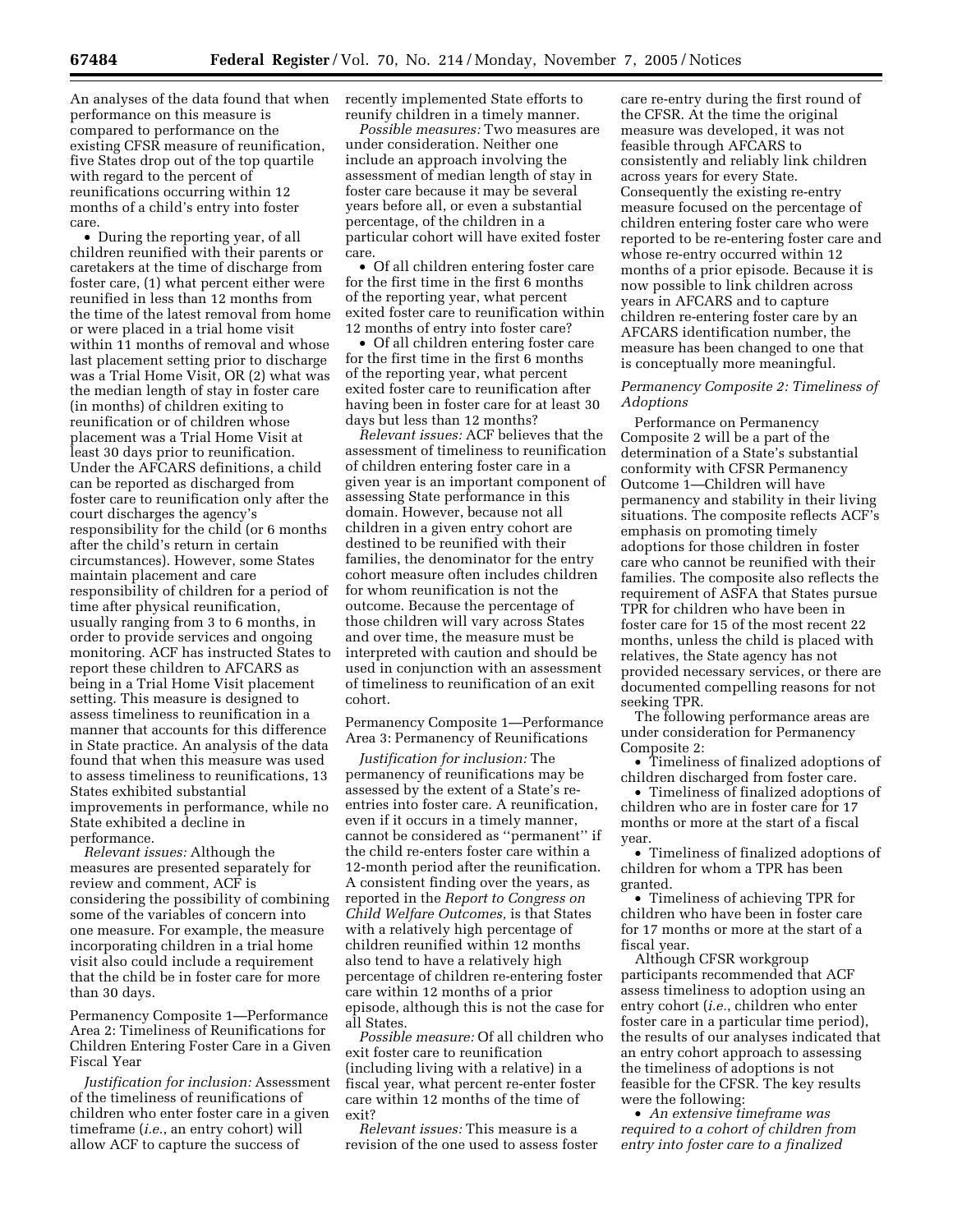*adoption and the timeframe is not consistent with the CFSR timeframes.*  For example, in following a cohort of children entering foster care in FY 2001, meaningful data pertaining to adoptions did not emerge until 3 years after the entry year.

• *Because not all children entering foster care will be adopted, and because the number of children waiting to be adopted changes each year, it is not possible to establish a stable denominator for a cohort measure.* In following the FY 2001 cohort, we found that the denominator for the measure of timeliness to adoption kept changing on an ongoing basis as children in the original cohort were reunified or exited foster care for other reasons.

Some researchers in the field using an entry cohort to assess a State's performance with regard to the timeliness of adoptions have addressed the problems noted above by employing statistical methods to estimate the ''likelihood'' of children who enter foster care in a given year being adopted within particular timeframes. ACF determined that because the CFSR is a monitoring system and not a research initiative, the use of estimates is not appropriate. A monitoring system, particularly one that has financial penalties associated with it, should be based on actual performance rather than on estimates of the likelihood of particular events occurring within a particular timeframe.

Although we have decided that an entry cohort analysis is not appropriate for Permanency Composite 2, some of the performance areas proposed for this composite involve longitudinal assessments of progress toward adoption of a group of children that may be considered a cohort (*i.e.*, all children who have been in foster care for 17 months or longer at the end of a fiscal year; or all children whose TPR occurs during a given fiscal year).

Permanency Composite 2—Performance Area 1: Timeliness of Adoptions of Children Discharged From Foster Care to a Finalized Adoption

*Justification for inclusion:* Exits to adoption reflect the success of a child welfare agency in achieving permanency for those children who cannot be returned to their families. A primary goal of ACF is to ensure that children who are adopted do not remain in foster care any longer than is necessary to achieve a finalized adoption. Information about the percentage of children exiting foster care to a finalized adoption who exit in a timely manner as well as about the percentage of children who are adopted, but not in a timely manner, provides a means of assessing State performance with regard to achieving this goal.

*Possible measures:* The following three measures are under consideration for this performance area:

• Of all children who exited foster care to a finalized adoption during the reporting period, what percent exited foster care in less than 24 months from the time of the latest removal from home? This measure was used to assess timeliness of adoption during the first CFSR round.

• Of all children who exited foster care to a finalized adoption during the reporting period, what percent was in foster care for 48 months or more before exiting to adoption?

• Of all children who exited foster care to a finalized adoption during the reporting period, what was the median length of stay in foster care (in months)?

*Relevant issues:* Some CFSR workgroup participants recommended that the CFSR assessment include measures that examine timeliness of adoptions for children of different age groups and different races/ethnicities. Although ACF has determined that this level of analysis is beyond the scope of the CFSR, States are encouraged to examine their own adoption data in order to understand the relationships between these factors and adoption timeliness. States vary considerably with regard to the distribution of ages and races/ethnicity among their foster care populations, and therefore the relationships between these factors and adoption timeliness also may vary.

Permanency Composite 2—Performance Area 2: Timeliness of Adoptions of Children Who Are in Foster Care for 17 Months or Longer at the Start of a Fiscal Year

*Justification for inclusion:* This performance area assesses progress toward adoption of a cohort of children who have been in foster care for 17 months or longer. ASFA requires State child welfare agencies to pursue adoption as a permanency goal for a child who has been in foster care for 15 of the most recent 22 months, except in limited circumstances. A 17-month rather than a 15-month timeframe was chosen for the performance area because, in accordance with ASFA, a child is considered to have ''entered foster care'' (for purposes of starting the clock for 15 of 22 months) on the earlier of:

(1) The first judicial finding that the child has been subjected to abuse and neglect, or

(2) The date that is 60 days after the date on which the child is removed from home.

The 17 months in the performance area reflects the latter timeframe for defining entry into foster care because AFCARS does not collect information pertaining to the date of the first judicial finding.

*Possible measure:* Of all children in foster care on the first day of a given fiscal year who were in foster care for 17 continuous months or longer, what percent were adopted before the end of the fiscal year.

*Relevant issues:* The proposed measure is based on the assumption that children who have been in foster care for 17 months or longer represent a somewhat stable denominator. (However, even after 17 months in foster care the denominator is not entirely stable because many children in the cohort will exit to reunification.) Although it would be preferable to include in the measure only those children in foster care for 17 months or longer who have a case goal of adoption, States do not consistently report case goal information to AFCARS and AFCARS does not have a data element pertaining to the date that a case goal is established. Also, in some States, the goal of adoption is not formally established until TPR has been achieved although adoption may be the goal that the agency is working toward.

Permanency Composite 1—Performance Area 3: Timeliness of Adoptions of Children for Whom Parental Rights Have Been Terminated

*Justification for inclusion:* The two timeframes that are critical to the timeliness of adoptions are (1) the timeframe between entry into foster care and TPR, and (2) the timeframe between TPR and adoption finalization. This performance area addresses the latter timeframe and reflects ACF's expectation that a finalized adoption should occur quickly after TPR is granted. An analysis of AFCARS data indicated that, nationally, from FY 1998 to FY 2003, the average time from TPR to adoption has remained consistent at about 16 months.

*Possible measure:* Of all children for whom a TPR was granted during a given fiscal year, what percent were adopted within 12 months of the TPR?

*Relevant issues:* An analysis of existing data relevant to this measure resulted in the identification of the following data issues: (1) In their submissions to the AFCARS Foster Care File, some States are reporting a substantial number of TPR dates after the reporting period in which they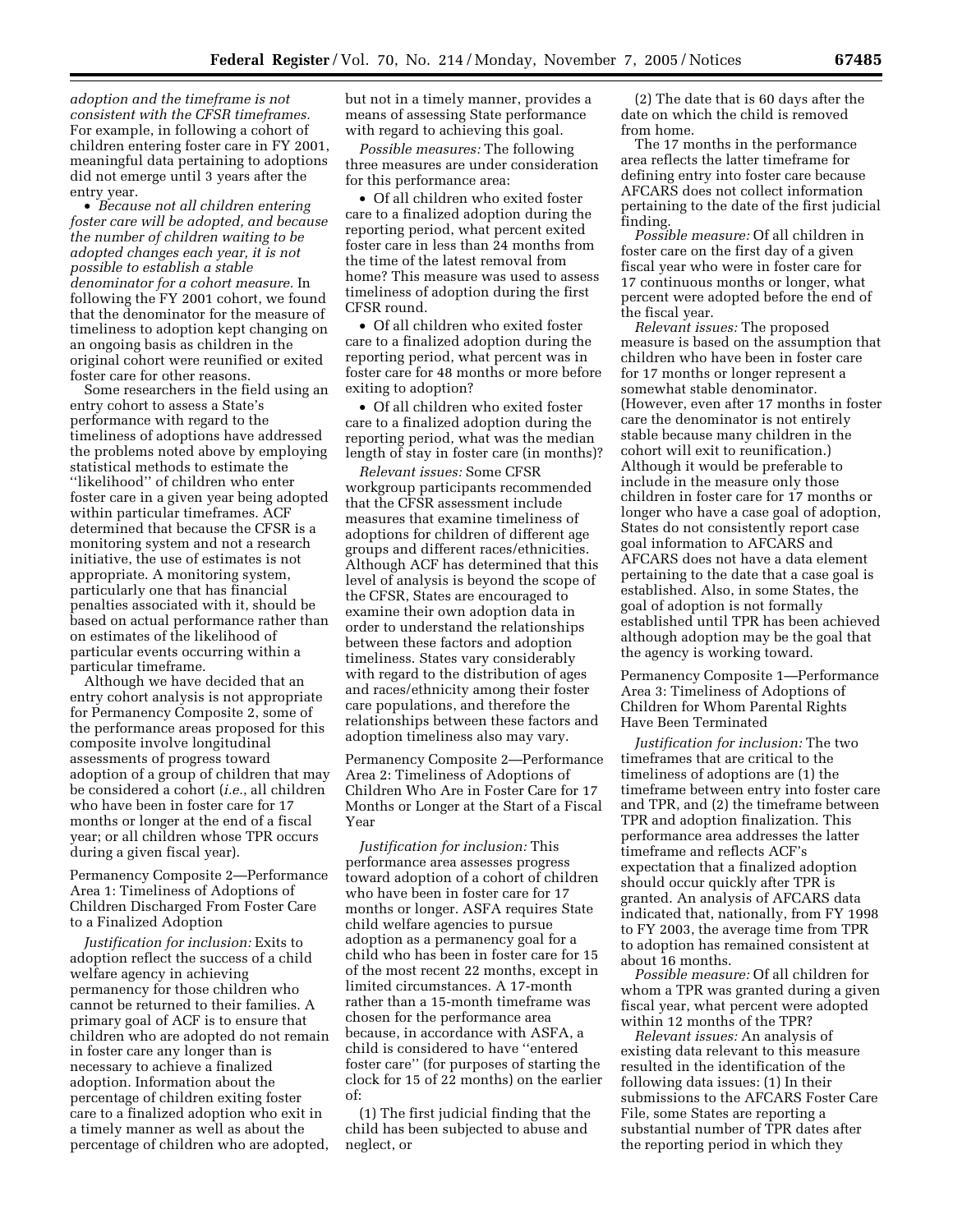actually occurred, and (2) in FY 2003, States did not provide TPR dates in their AFCARS Foster Care File submissions for over one-fifth of the children whose discharge reason was adoption. Although these data problems do not appear in the data submitted to the AFCARS Adoption File, because the AFCARS Foster Care File will be used to calculate the measure for this performance area, it is important that States are more diligent, timely, and consistent in their reporting of the AFCARS Foster Care File data elements pertaining to TPR.

Permanency Composite 2—Performance Area 4: Timeliness of TPR for Children Who Have Been in Foster Care for 17 Months or Longer at the Start of a Fiscal Year

*Justification for inclusion:* This performance area pertains to the timeframe required to achieve a TPR for children in foster care for 17 months or longer. The performance area is consistent with the ASFA requirement that TPR should be sought for children who have been in foster care for 15 of the most recent 22 months, except in limited circumstances.

*Possible measure:* Of all children in foster care for 17 months or longer on the first day of the fiscal year who did not have a TPR, what percentage of those who remained in foster care for the next 6 months had a TPR within that timeframe?

*Relevant issues:* National data regarding time to adoption indicates that the time span between the time of entry into foster care and the finalization of a TPR petition has decreased from FY 1998 to FY 2003 by an average of 10 months. Inclusion of this performance area in Permanency Composite 2 will permit an assessment of an individual State's performance with regard to this timeframe.

## *Permanency Composite 3: Placement Stability*

Performance on Permanency Composite 3 will be one component of the determination of a State's substantial conformity with CFSR Permanency Outcome 1—Children will have permanency and stability in their living situations. The composite reflects the obligation of a State child welfare system to ensure that children who are removed from their homes by the State experience stable placements during their time in foster care. The following performance areas are under consideration for Permanency Composite 3:

• Stability of children's placement experience during the first year in foster care

• Stability of children's placement experience for children in care for longer than 12 months

Proposed Stability Performance Area 1: Stability of Children's Placement Experience During the First Year in Foster Care

*Justification for inclusion:* This performance area addresses the issue of achieving placement stability for children as quickly as possible after entry into foster care.

*Possible measure:* During the reporting period, of all children who have been in foster care for less than 12 months from the time of the latest removal from home, what percent have had no more than 2 placement settings?

*Relevant issues:* Some CFSR workgroup participants suggested that this measure does not take into account variations in time in care within the 12 month period or consider some States' practices of routinely placing children in foster care for short periods of time. To address this concern, ACF examined the data for this measure in the following ways: (1) Excluding children who had been in foster care for only 1 month, and (2) excluding children who had been in care for only 3 months. The correlations between State performance on the measure of placement stability within 12 months, and performance on this measure using the 1-month and 3-month exclusion exceeded +0.95, indicating little variation among the measures. As a result, ACF decided that the existing measure was adequate to reflect variation in State performance regarding placement stability during the first 12 months in foster care.

Permanency Composite 3—Performance Area 2: Stability of Children's Placement Experience for Children in Care for Longer Than 12 Months

*Justification for inclusion:* ACF believes that children should experience placement stability throughout their stay in foster care. However, analyses of the AFCARS data indicated that in most States, the percentage of children who experience no more than 2 placement settings declines considerably (in some States by half) when children have been in foster care for at least 12 months but less than 24 months, and continues to exhibit a substantial decline for those children in foster care for 24 months or longer.

*Possible measure:* Two measures are under consideration for this performance area.

• During the reporting period, of all children who have been in foster care for at least 12 months but less than 24 months, what percent have had no more than 2 placement settings?

• During the reporting period, of all children who have been in foster care for 24 months or longer, what percent have had no more than 2 placement settings?

## *Permanency Composite 4: Achieving Permanency for Children*

Performance on Permanency Composite 4 will be part of the determination of a State's substantial conformity with CFSR Permanency Outcome 1—Children will have permanency and stability in their living situations. The composite reflects the responsibility of the State child welfare systems to engage in concerted efforts to find permanent homes for children so that extended stays in foster care are avoided and children do not ''age out'' of the system. The following performance areas are under consideration for Permanency Composite 4:

• The extent to which children are ''growing up'' in foster care.

• Timeliness of establishing permanency goals.

• The extent to which children with TPR exit foster care to a permanent family.

Permanency Composite 4—Performance Area 1: Children Growing Up in Foster Care

*Justification for inclusion:* This performance area addresses the question of State effectiveness with regard to ensuring that children do not ''languish'' in foster care—*i.e.*, entering foster care at a relatively young age and exiting foster care only when they have reached the age at which the State will not longer provide for their care.

*Possible measure:* Of all children who were emancipated from foster care prior to age 18 or who reached their 18th birthday while in foster care, what percent entered foster care when they were age 12 or younger and remained in foster care continuously since that entry?

*Relevant issues:* This measure is a modification of a measure that is part of the *Report to Congress on Child Welfare Outcomes.* The modification adds to the measure children who reached their 18th birthday while in foster care. The modification was established because Several States currently allow children to remain in foster care beyond age 18, often to complete school or college. The modification will ensure that these children are included in the measure if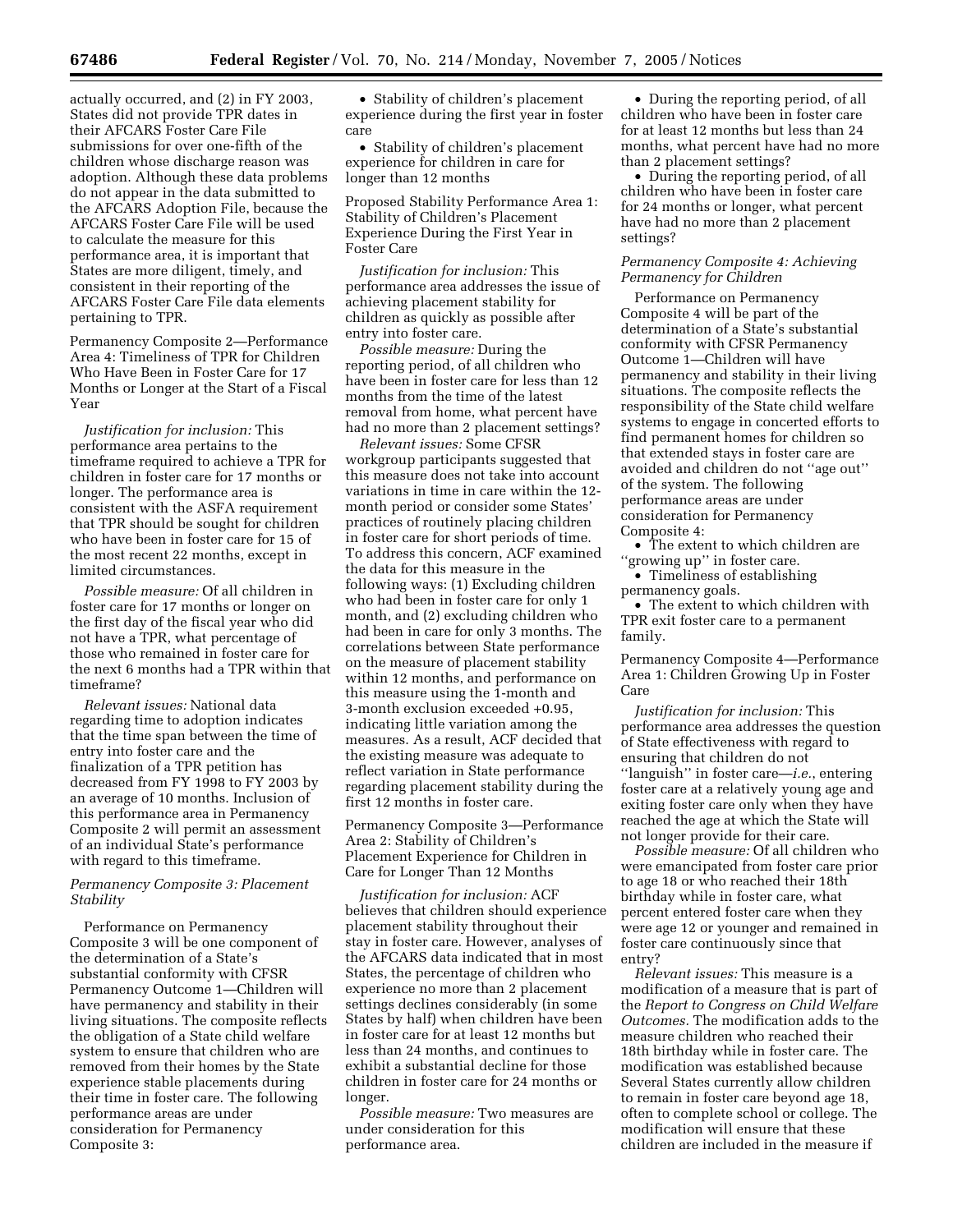they entered foster care when they were age 12 or younger even if they have not yet exited foster care.

Permanency Composite 4—Performance Area 2: Timeliness of Establishing Permanency Goals

*Justification for inclusion:* A key factor in moving a child toward permanency is the establishment of a permanency goal. The permanency goal is the basis for developing a case plan delineating the services to be provided and the objectives to be achieved to reach the goal. A Federal requirement is that a case plan be established for every child who is in foster care for longer than 60 days and that the case plan includes the agency's plan for achieving permanency for the child.

*Possible measure:* Of all children in foster care for longer than 12 months, what percentage is reported to AFCARS as ''Not Yet Determined'' with regard to the case goal?

*Relevant issues:* An analysis of data relevant to this measure indicated that there are a number of States that have a relatively high percentage of children for whom the data element regarding case goal is reported as ''not yet determined.''

Permanency Composite 4—Permanency Area 3: Exits to Families of Children With TPR

*Justification for inclusion:* This performance area is an important component of Permanency Composite 4 because it addresses the issue of whether seeking TPR for children results in children becoming ''legal orphans'' (*i.e.*, children with TPR who are not placed for adoption or guardianship or placed with relatives and eventually emancipate from foster care). TPR is a costly process, both financially and, for the child, emotionally. To engage in that process with the end result that a child does not exit foster care to a family would be contrary to the best interests of the child in most situations.

*Possible measure:* Of all children exiting foster care with a TPR, what percentage exited to a permanent family? (A permanent family includes living with a parent, relative, guardian, or adoptive parents.)

*Relevant issues:* Although in most States, the vast majority of children with TPR exit foster care to a permanent family, there are several States in which 15 to 20 percent of these children do not exit to a family. This suggests that the child welfare agency in those States may not be making sufficient efforts to ensure that children with TPR achieve permanency.

Dated: October 31, 2005. **Joan E. Ohl,**  *Commissioner, Administration on Children, Youth and Families.* 

## **Attachment A: Outcomes and Measures Developed for the Annual Report to Congress on Child Welfare Outcomes and the Outcomes and Items Assessed by the Child and Family Services Review**

The outcomes and measures presented in the report to Congress are the following:

## *Child Welfare Outcome 1*

Reduce Recurrence of Child Abuse and/ or Neglect

Measure 1.1: Of all children who were victims of substantiated or indicated child abuse and/or neglect during the first 6 months of the reporting period, what percentage had another substantiated or indicated report within a 6-month period?

## *Child Welfare Outcome 2*

Reduce the Incidence of Child Abuse and/or Neglect in Foster Care

Measure 2.1: Of all children who were in foster care during the reporting period, what percentage was the subject of substantiated or indicated maltreatment by a foster parent or facility staff?

#### *Child Welfare Outcome 3*

Increase Permanency for Children in Foster Care

Measure 3.1: For all children who exited foster care, what percentage left either to reunification, adoption, or legal guardianship?

Measure 3.2: For children who exited foster care and were identified as having a diagnosed disability, what percentage left either to reunification, adoption, or legal guardianship?

Measure 3.3: For children who exited foster care and were older than age 12 at the time of their most recent entry into care, what percentage left either to reunification, adoption, or legal guardianship?

Measure 3.4: Of all children exiting foster care to emancipation, what percentage was age 12 or younger at the time of entry into care?

Measure 3.5: For all children who exited foster care, what percentage by racial/ethnic category left either to reunification, adoption, or legal guardianship?

*Child Welfare Outcome 4* 

Reduce Time in Foster Care to Reunification Without Increasing Re-entry

Measure 4.1: Of all children who were reunified with their parents or caretakers at the time of discharge from foster care, what percentage was

- reunified in the following time periods? (1) Less than 12 months from the time of latest removal from home
- (2) At least 12 months, but less than 24 months
- (3) At least 24 months, but less than 36 months
- (4) At least 36 months, but less than 48 months
	- (5) 48 or more months
- Measure 4.2: Of all children who entered foster care during the reporting period, what percentage re-entered care:
- (1) Within 12 months of a prior foster care episode?

(2) More than 12 months after a prior foster care episode?

#### *Child Welfare Outcome 5*

Reduce Time in Foster Care to Adoption

- Measure 5.1: Of all children who exited foster care to a finalized adoption, what percentage exited care in the following time periods?
- (1) Less than 12 months from the time of latest removal from home
- (2) At least 12 months, but less than 24 months
- (3) At least 24 months, but less than 36 months
- (4) At least 36 months, but less than 48 months
	- (5) 48 or more months

## *Child Welfare Outcome 6*

#### Increase Placement Stability

Measure 6.1: Of all children served who had been in foster care for the time periods listed below, what percentage had no more than two placement settings during that time period?

- (1) Less than 12 months from the time of latest removal from home
- (2) At least 12 months, but less than 24 months
- (3) At least 24 months, but less than 36 months
- (4) At least 36 months, but less than 48 months
- (5) 48 or more months

## *Child Welfare Outcome 7*

Reduce Placements of Young Children in Group Homes or Institutions

Measure 7.1: For all children who entered foster care during the reporting period and were age 12 or younger at the time of their most recent placement, what percentage was placed in a group home or an institution?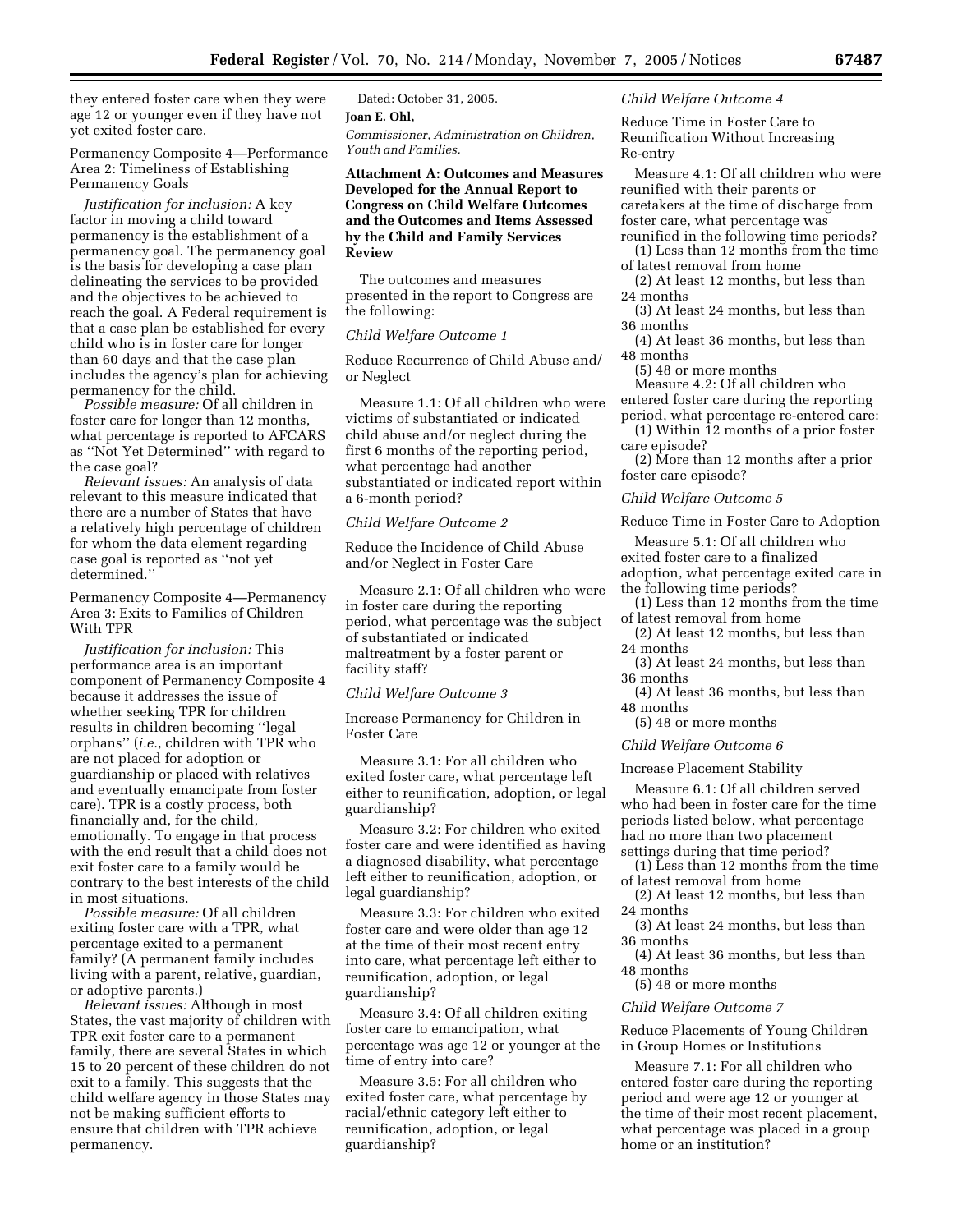The outcomes and systemic factors assessed through the Child and Family Services Review are the following:

Child and Family Outcomes

*Safety Outcome 1:* Children are, first and foremost, protected from abuse and neglect.

*Safety Outcome 2:* Children are safely maintained in their homes whenever possible and appropriate.

*Permanency Outcome 1:* Children have permanency and stability in their living situations.

*Permanency Outcome 2:* The continuity of family relationships and connections is preserved for children.

*Child and Family Well-being Outcome 1:* Families have enhanced capacity to provide for their children's needs.

*Child and Family Well-being Outcome 2:* Children receive appropriate services

to meet their educational needs. *Child and Family Well-being Outcome* 

*3:* Children receive adequate services to meet their physical and mental health needs.

CFSR SAFETY OUTCOME 1

Systemic Factors

Statewide Information System

Case Review System

Quality Assurance System

Training (for child welfare agency staff and foster and adoptive parents)

Service Array

Agency Responsiveness to the **Community** 

Foster and Adoptive Parent Licensing, Recruitment, and Retention

**Attachment B: Comparison of CFSR Measures Used in Round 1, and Proposed CFSR Data Composites for the Next Round** 

| Current CFSR data measures and standard associated with CFSR<br>Safety Outcome 1                                                                                                                                                                                                                       | Proposed composite to be associated with CFSR Safety Outcome 1                                                                                                                                                                                                                                                                                                                                                                                                                                                                                                                                                                                      |
|--------------------------------------------------------------------------------------------------------------------------------------------------------------------------------------------------------------------------------------------------------------------------------------------------------|-----------------------------------------------------------------------------------------------------------------------------------------------------------------------------------------------------------------------------------------------------------------------------------------------------------------------------------------------------------------------------------------------------------------------------------------------------------------------------------------------------------------------------------------------------------------------------------------------------------------------------------------------------|
| Recurrence of maltreatment: Measure and national standard: Of all<br>children who were victims of a substantiated or indicated child mal-<br>treatment report during the first 6 months, 6.1 percent of fewer were<br>victims of another substantiated or indicated report within a 6-month<br>period. | Safety Composite 1: Recurrence of maltreatment. A national standard<br>will be established from the data composite scores resulting from<br>States' performance on the areas incorporated in the composite.<br>Some possible performance areas to be included in the composite<br>are:<br>• Performance area 1: Recurrence of substantiated or indicated mal-<br>treatment reports.<br>• Performance area 2: Multiple unsubstantiated maltreatment reports.<br>• Performance area 3: Timeliness of initiating investigations of child<br>maltreatment reports.<br>• Performance area 4: Timeliness of disposition of child maltreatment<br>reports. |
| Maltreatment of children in foster care: Measure and national stand-<br>ard—Of all children in foster care during the reporting year, 0.57 per-<br>cent or less were the subject of a substantiated or indicated maltreat-<br>ment by a foster parent or facility staff member.                        | See safety composite 2. (No data composite for maltreatment in foster<br>care is proposed for Safety Outcome 1. Instead, for the next CFSR<br>round, State data pertaining to maltreatment of children in foster care<br>will be addressed under CFSR Safety Outcome 2.)                                                                                                                                                                                                                                                                                                                                                                            |

# CFSR SAFETY OUTCOME 2

| Current CFSR data measures and standard associated with CFSR<br>Safety Outcome 2                         | Proposed composite to be associated with CFSR Safety Outcome 2                                                                                                                                                                                                                                                                                                                                                                                                                                 |
|----------------------------------------------------------------------------------------------------------|------------------------------------------------------------------------------------------------------------------------------------------------------------------------------------------------------------------------------------------------------------------------------------------------------------------------------------------------------------------------------------------------------------------------------------------------------------------------------------------------|
| No data measure or national standard was associated with this Safety<br>Outcome in the first CFSR round. | Safety Composite 2: Maltreatment of children in foster care. The na-<br>tional standard will be established from the composite scores derived<br>from States' performance on the areas included in the composite.<br>Some possible performance areas for inclusion are the following:<br>• Performance area 1: Maltreatment of children in foster care by a fos-<br>ter parent or facility staff member.<br>• Performance area 2: Maltreatment of children in foster care by their<br>parents. |

## CFSR PERMANENCY OUTCOME 1

| Current CFSR data measures and standards associated with CFSR<br><b>Permanency Outcome 1</b>                                                                                                                                                                                                                                                                                       | Proposed composites to be associated with Permanency Outcome 1                                                                                                                                                                                                                                                                                                                                                                                                                                                                                                                                       |
|------------------------------------------------------------------------------------------------------------------------------------------------------------------------------------------------------------------------------------------------------------------------------------------------------------------------------------------------------------------------------------|------------------------------------------------------------------------------------------------------------------------------------------------------------------------------------------------------------------------------------------------------------------------------------------------------------------------------------------------------------------------------------------------------------------------------------------------------------------------------------------------------------------------------------------------------------------------------------------------------|
| Timeliness of reunification measure and national standard: of all chil-<br>dren exiting foster care to reunification, 76.2 percent or more exited<br>within 12 months of entry into foster care.<br>Re-entry into foster care measure and national standard: of all children<br>entering foster care, 8.6 percent or less were re-entering within 12<br>months of a prior episode. | Permanency Composite 1: Timeliness and permanency of reunification.<br>A national standard will be established from the data composite<br>scores resulting from States' performance on the areas incorporated<br>in the composite. Some possible performance areas to be included<br>in the composite are:<br>• Performance area 1: Timeliness of reunifications of children exiting<br>foster care in a given fiscal year.<br>• Performance area 2: Timeliness of reunifications of children entering<br>foster care in a given fiscal year.<br>• Performance area 3: Permanency of reunifications. |